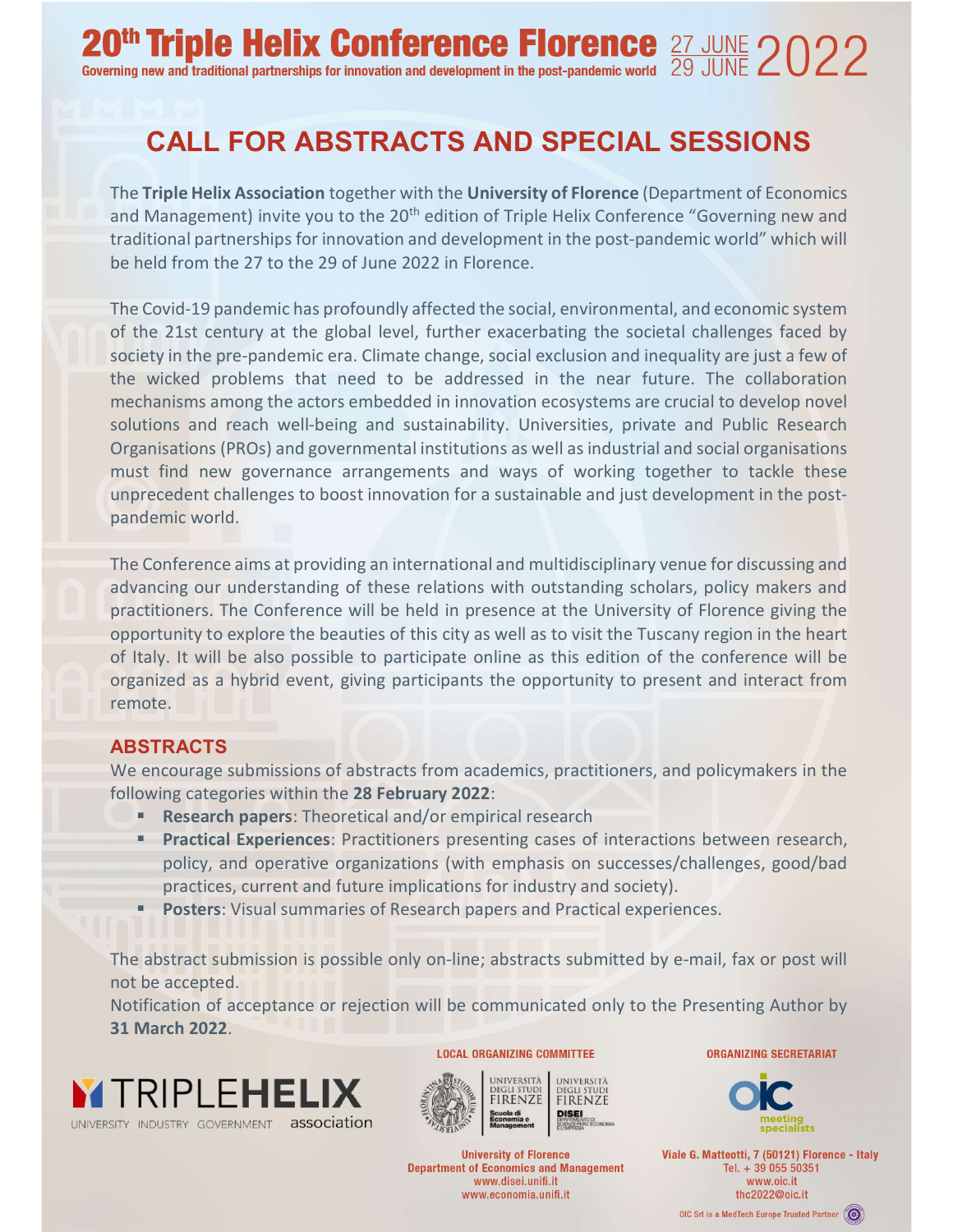The contributions will be reviewed by the Scientific Committee of the 2022 Triple Helix Conference. The selection criteria include:

- **EXEC** scientific/practical relevance of the proposed paper/case
- **fit with one or more of the themes below.**

No review comments will be provided. Each author will have the opportunity to present no more than one contribution during the Conference. Papers, cases and posters should be submitted as extended abstracts (minimum 500 words, maximum 1000 words) and prepared following the instructions in the submission platform.

Please note that in order for the abstract to be included in the final program, presenting authors (either on site or from remote) must be registered to the conference within 31 May 2022.

Presenting authors will have the opportunity to participate to the following awards:

- **Early career researchers**
- **Best conference paper**
- **Best practical cases**
- Best poster awards

Those who intend to participate to the awards are requested to submit a full paper within the 31 May 2022. Please note that the full paper is not requested for the poster award.

# SPECIAL SESSIONS

Academics, practitioners, and policymakers that are willing to organize a special session within the Conference are kindly invited to submit their proposal within the 28 February 2022. Proposal must be submitted filling the special sessions template available on the website and sent by email to: AbstractTHC2022@oic.it

Please visit the "CALL FOR ABSTRACT AND SPECIAL SESSION" section on the website to download the template: https://www.triplehelixconference2022.org/home/#abstract





**LOCAL ORGANIZING COMMITTEE** 

**University of Florence Department of Economics and Management** www.disei.unifi.it www.economia.unifi.it

**ORGANIZING SECRETARIAT** 



Viale G. Matteotti, 7 (50121) Florence - Italy Tel. + 39 055 50351 www.oic.it thc2022@oic.it

OIC Srl is a MedTech Europe Trusted Partner (O)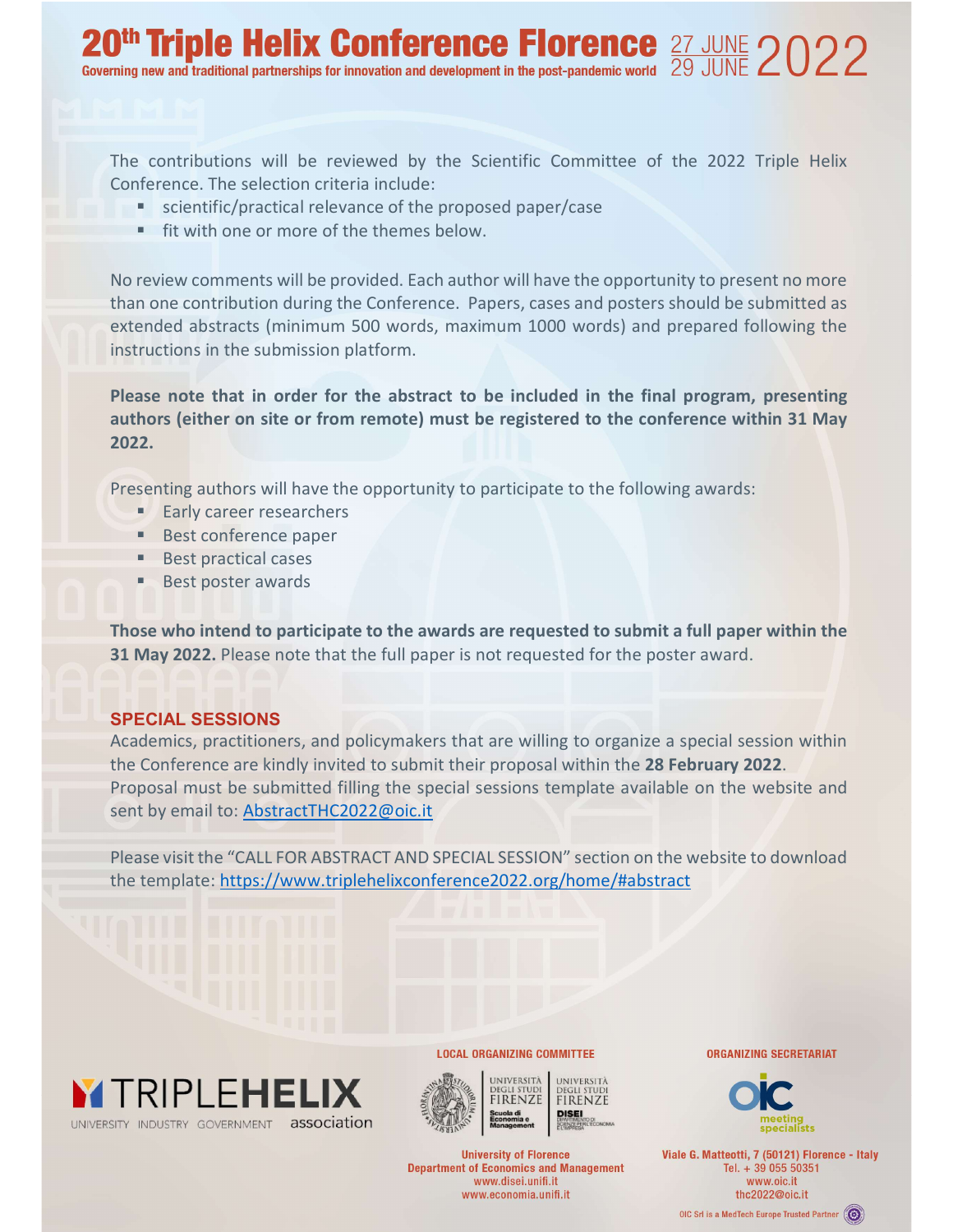# **20<sup>th</sup> Triple Helix Conference Florence** 27 JUNE 2022

#### **TRACKS**

We welcome contributions that are related to the following themes:

- 1. Theoretical foundations and methodological approaches for TH research Theories and methods to advance the theoretical understanding of TH approaches and initiatives, included extensions (e.g., quadruple and quintuple helix)
- 2. Governance models and policy design for triple helix initiatives in the aftermath of Covid-19 Empirical evidence and theoretical contributions regarding the governance of TH and the design of related multi-level policies in the post-Covid

#### 3. Evaluating the impact of TH initiatives

Indicators, metrics and novel methods to assess the social, economic and environmental impact of TH models (and their extensions)

4. Partnerships of emerging actors and hybrid organizations for knowledge co-creation, innovation, and sustainability

Cases and projects addressing complex cross sectoral and TH (and extensions) partnerships, including spanning organizations and functions, which aim at fostering co-creation of knowledge, innovation and sustainability in different local contexts

5. Academic engagement, third mission and the social impact of universities in the aftermath of Covid-19

Novel approaches and related practices to organize third mission of universities and PROs possibly engaging new disciplines (e.g. the humanities), for the wellbeing of communities in the aftermath of Covid- 19

#### 6. Entrepreneurship education in the context of TH approaches

Entrepreneurship and innovation courses and programmes in the context of TH approaches to enhance soft and transversal skills within and beyond the framework of the Entrepreneurial university

# 7. Boosting social innovation and ecological transition in regional innovation ecosystems Social innovation dynamics and ecological transition in innovation ecosystems to boost urban regeneration and sustainability in cities and regions.

#### 8. Connecting and upgrading industrial districts

Unpacking the weak/missing links between systems of SMEs and universities/PROs, also in the context of global knowledge networks and industrial value chains. Hindering conditions in the exchange and co-creation of knowledge. Supporting factors of connectivity with research and higher education within and throughout TH



**LOCAL ORGANIZING COMMITTEE** 



**University of Florence Department of Economics and Management** www.disei.unifi.it www.economia.unifi.it

**ORGANIZING SECRETARIAT** 



Viale G. Matteotti, 7 (50121) Florence - Italy Tel. + 39 055 50351 www.oic.it thc2022@oic.it

OIC Srl is a MedTech Europe Trusted Partner (O)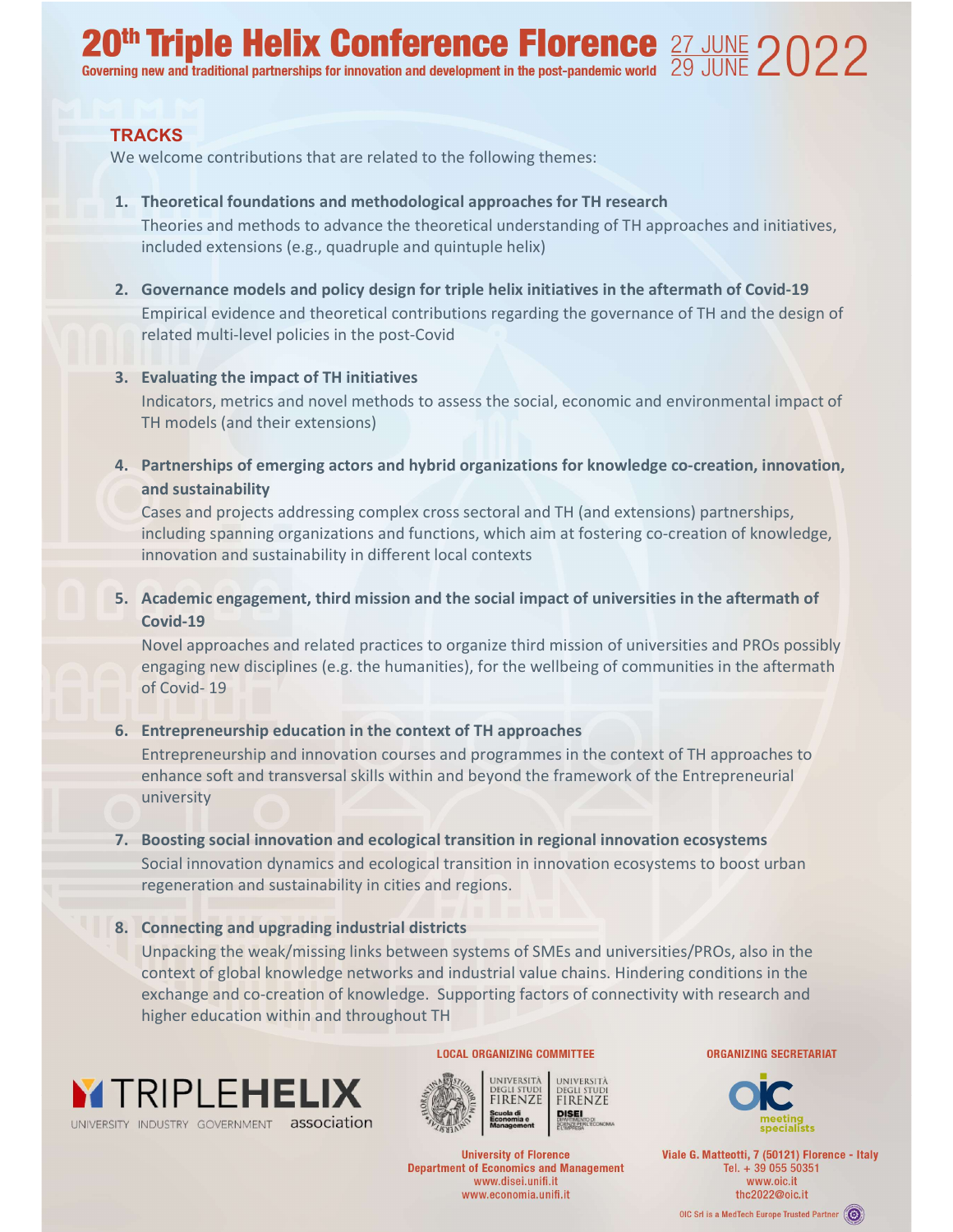9. Research in the periphery, striving for global excellence and supporting local development The complex relationship between universities/PROs and more peripheral regions in both the Global North and South; universities/PROs finding/losing balance between the search for excellence in national and global academic/research networks and the collaboration with regional stakeholders for local development

#### 10. Translational research in health science in the post pandemic world

The importance of relationships between health science and transnational research, highlighted by the Covid-19 to develop new solutions (e.g., digital medicine) for the well-being of society

## 11. TH partnerships, co-patenting, and market power relations

Contributions addressing the problems of intellectual property rights concentration and market power relation affecting the production and diffusion of knowledge of universities/PROs, and the possible role of TH partnerships in the management of infrastructures of public knowledge for innovation

#### 12. TH contribution to Sustainability and Recovery programmes and policies

Theoretical and empirical contributions to unpack which roles can TH (and extensions) play within the Recovery programmes that Governments, across both the Global North and South, are designing and implementing to tackle the effects of Covid-19 under objectives of economic, social and environmental sustainability

# 13. The fourth industrial revolution, innovation mega trends and new challenges for TH research in the post pandemic world

Contributions on innovation mega-trends and cases and practices of digital and green transitions in the aftermath of Covid-19 where TH initiatives (and extensions) give an effective or potential support to new knowledge and responsible innovation (e.g., in smart cities or in urban regeneration programmes)

# 14. International integration and local development: the role of universities in connecting local communities with global knowledge networks

Contributions on models and strategies of universities to connect global knowledge to local communities, to create international research networks and transnational relations

## KEY DATES

- **Submission deadline for abstract and special sessions: 28 February 2022**
- Notification of acceptance: 31 March 2022
- Early Bird Registration: from 15 January to 15 April 2022
- Regular registration deadline: 31 May 2022





**LOCAL ORGANIZING COMMITTEE** 

**University of Florence Department of Economics and Management** www.disei.unifi.it www.economia.unifi.it

**ORGANIZING SECRETARIAT** 



Viale G. Matteotti, 7 (50121) Florence - Italy Tel. + 39 055 50351 www.oic.it thc2022@oic.it

OIC Srl is a MedTech Europe Trusted Partner (O)